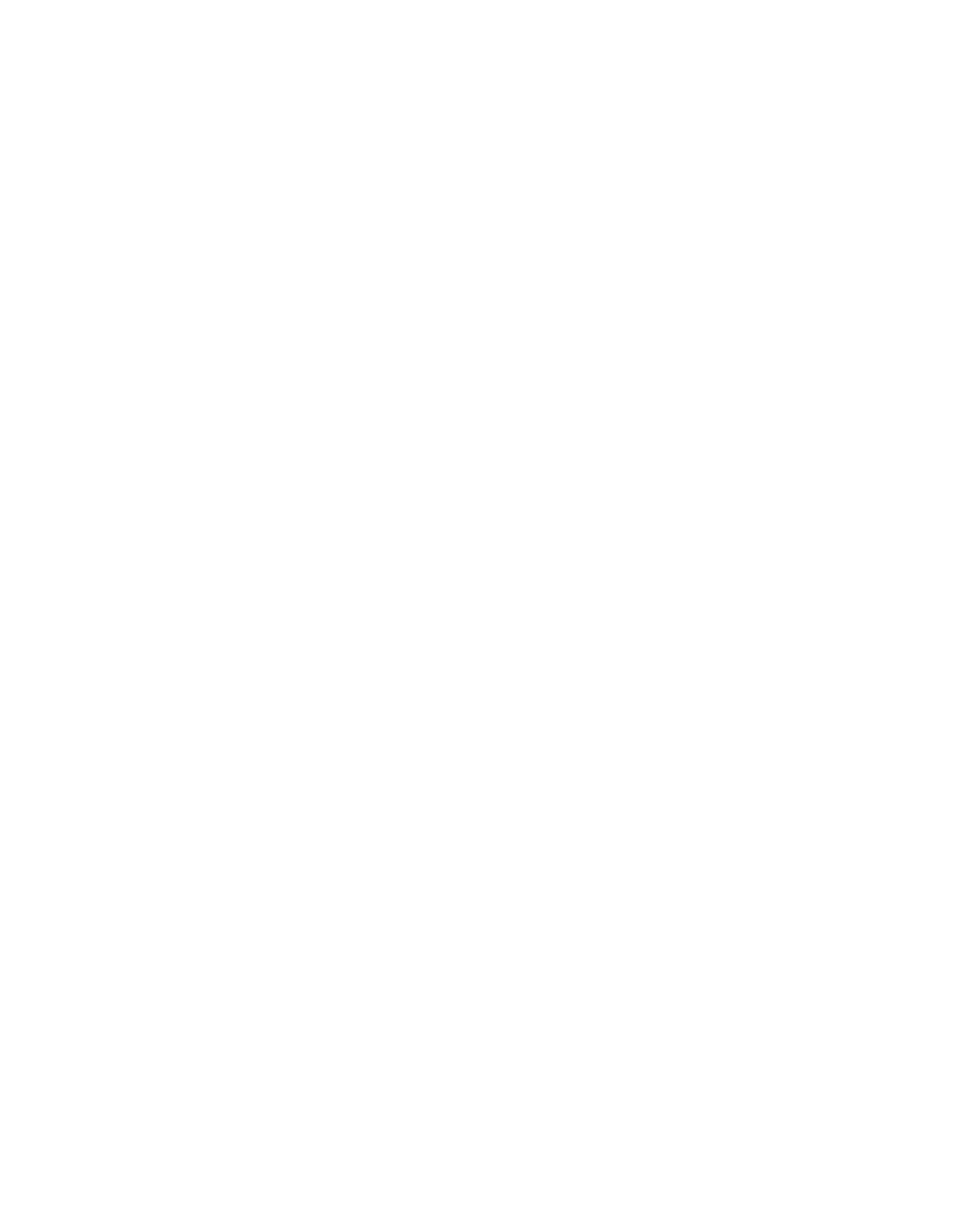## INDEX

| Article I    |                                                                               |  |
|--------------|-------------------------------------------------------------------------------|--|
| Article II   |                                                                               |  |
| Article III  |                                                                               |  |
| Article IV   |                                                                               |  |
| Article V    |                                                                               |  |
| Article VI   |                                                                               |  |
| Article VII  |                                                                               |  |
| Article VIII |                                                                               |  |
| Article IX   |                                                                               |  |
| Article X    |                                                                               |  |
| Article XI   |                                                                               |  |
| Article XII  | Borough Delegates, Command Delegates,<br><b>Job Stewards and Their Duties</b> |  |
|              | Other Business and Quorum                                                     |  |
|              | Local Officers, Local Executive Board Members<br>and Local Command Delegates  |  |
| Article XV   |                                                                               |  |
|              |                                                                               |  |
|              |                                                                               |  |
|              |                                                                               |  |
|              |                                                                               |  |
|              |                                                                               |  |
|              |                                                                               |  |
|              | Union Business and Financial Rules                                            |  |
|              |                                                                               |  |
|              |                                                                               |  |
|              |                                                                               |  |
|              |                                                                               |  |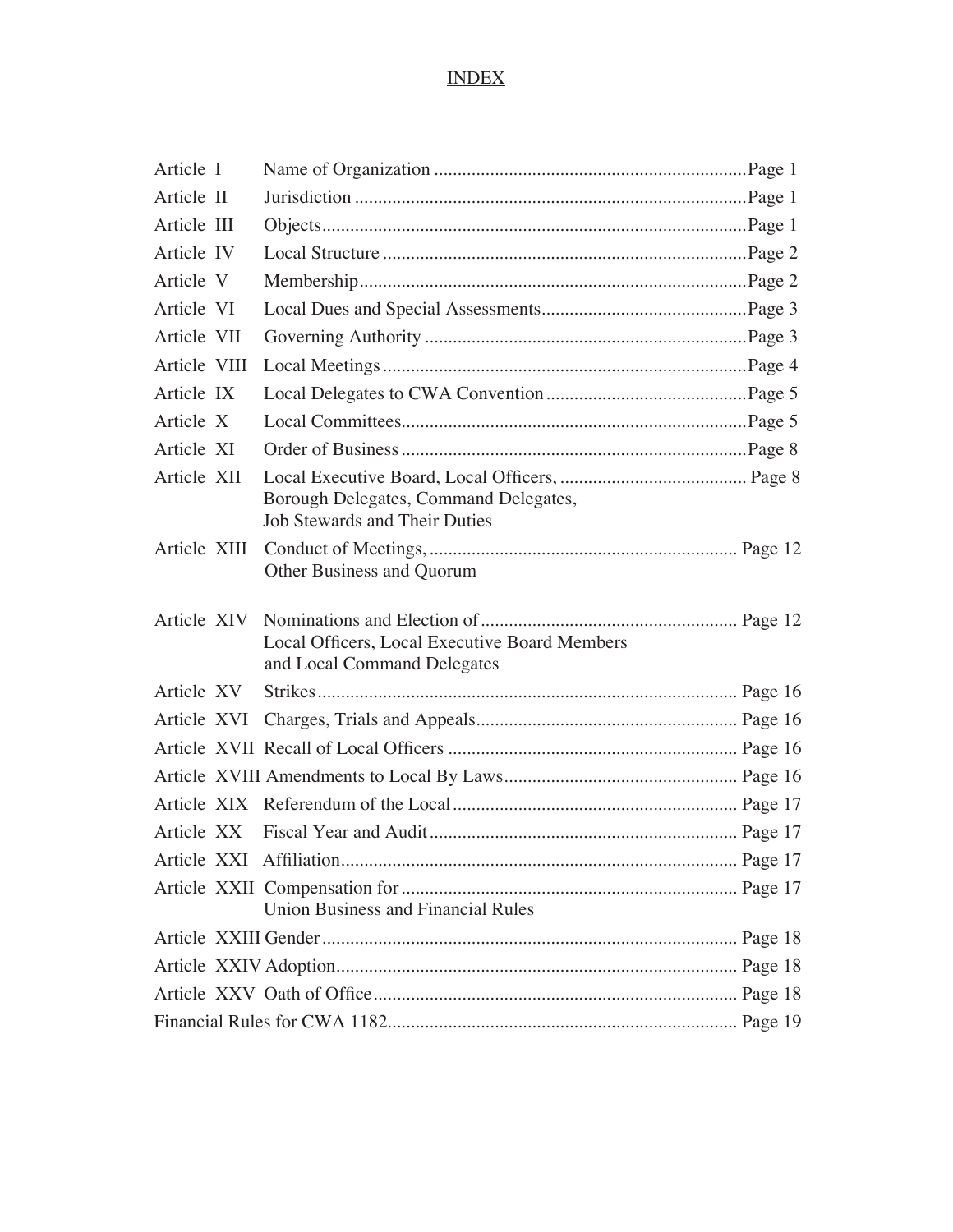#### **ARTICLE I - NAME**

#### **Section 1 - Name of Organization**

This Local shall be known as Local 1182, Communications Workers of America, AFL-CIO.

#### **Section 2 - Names by Reference**

References in these By-Laws to "Local" shall refer to Local 1182 as set forth in Section 1 above, and references to "Union" shall refer to the Communications Workers of America, AFL-CIO.

#### **Section 3 - Adherence to CWA Constitution**

The Local shall have the right to adopt proper rules, regulations, policies and practices as are deemed necessary or appropriate to fulfill the purposes, for which the Local was chartered, provided such rules, regulations, policies and practices are not in conflict with the CWA Constitution. The Local, Local Officers, Local Executive Board Members, Command Delegates, Job Stewards, Committee members and all members of the Local shall recognize, observe and be bound by the CWA Constitution and inter-operations thereof rendered by the President or other appropriate Officers of the Union, the resolutions, decisions and directives of the Union Executive Board and the resolutions adopted and policies established at CWA Conventions.

#### **ARTICLE II - JURISDICTION**

Jurisdiction of this Local shall be the jurisdiction assigned by the Union and appearing on the face of the Local charter.

#### **ARTICLE III - OBJECTS**

The objects of Local 1182 shall be to represent and serve the workers within its jurisdiction in accordance with the By-Laws and Rules of the Local and the Constitution and policies of the Union.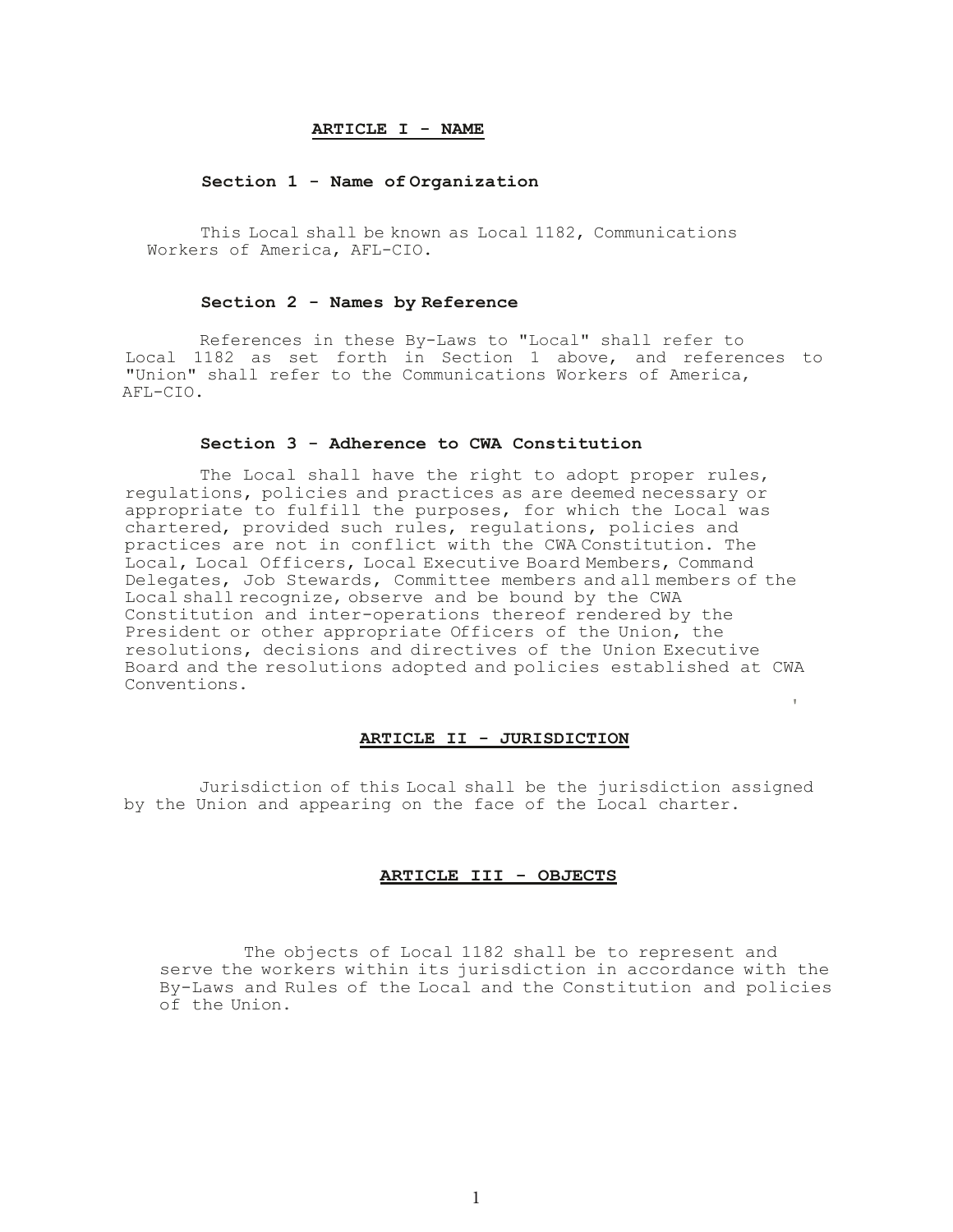#### **ARTICLE IV - LOCAL STRUCTURE**

The structure of the Local shall consist of the following:

- l.Membership
- 2. Executive Board
- 3. Officers
- 4. Committees

#### **ARTICLE V – MEMBERSHIP**

#### **Section 1 - Eligibility**

**(A)** Any person eligible for membership in the Communication Workers of America, as defined in Article V of the Constitution, shall be eligible for membership in this Local, if performing work within the Local's assigned jurisdiction, or if employed on a part-time or full-time basis by the Union or Local.

(B) No person, otherwise eligible for membership, shall be denied membership in this Local because of sex, race, color, creed, nationality or sexual orientation.

#### **Section 2- Application**

(A) Membership in the Local shall be obtained after payment of the Local initiation fee and upon approval of any membership committee authorized to accept or reject membership on behalf of the Local, subject to the right of the Local to overrule the decision of the membership committee.

(B) The initiation fee for the Local shall be \$2.00. The Local Executive Board shall have the right, in its discretion, to waive the Local's portion of the initiation fee.

(C) In the event an application for membership is denied, the initiation fee shall be refunded to the applicant.

(D) The Local shall not establish qualifications for membership which contravene qualifications set forth in the CWA Constitution.

## **Section 3 - Transfers**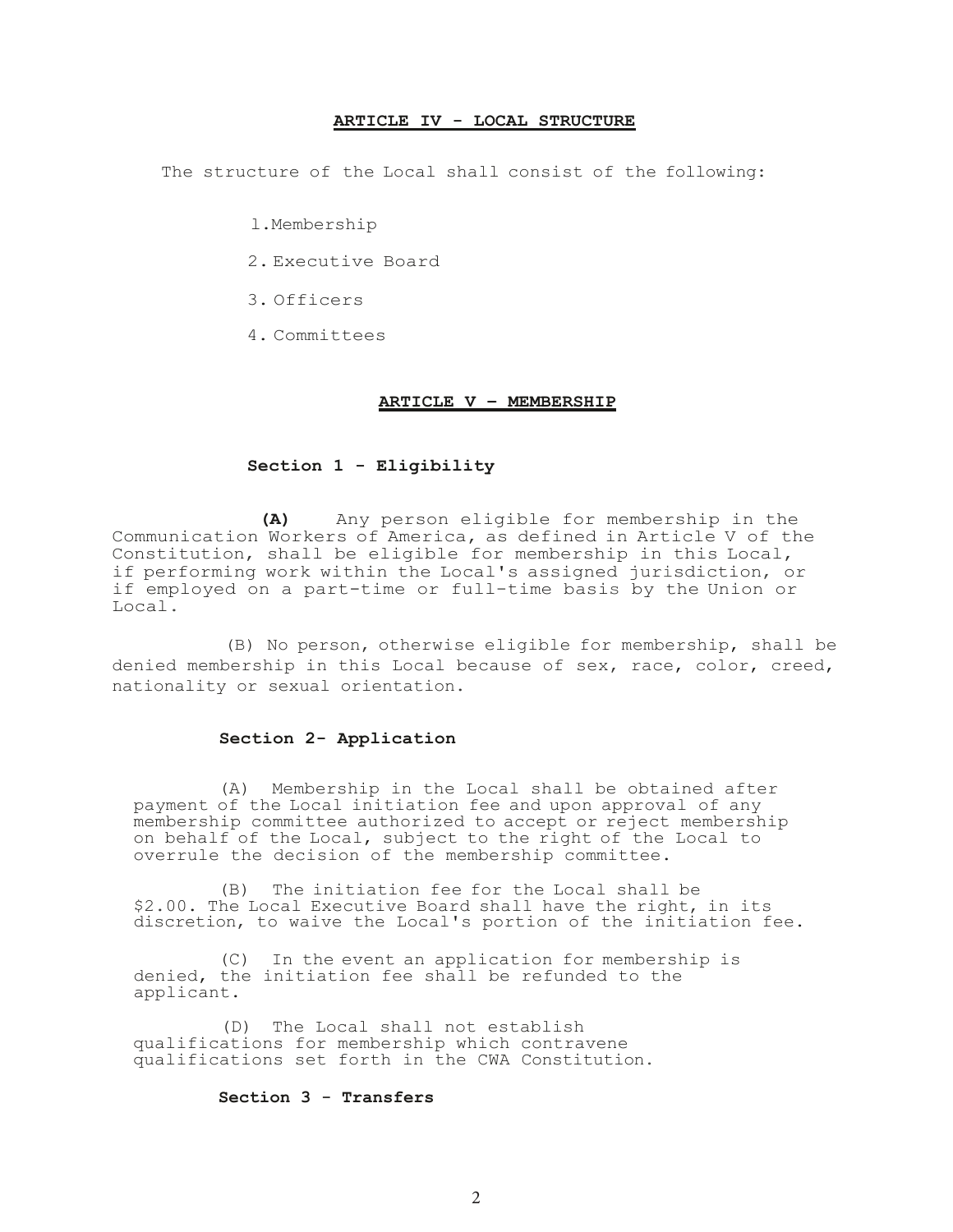The transfer of membership from this Local to the jurisdiction of another local and from another local to the jurisdiction of this Local shall be made in accordance with Article V, Section 3 of the CWA Constitution.

#### **Section 4 - Termination**

Membership in the Local shall be terminated in accordance with Article V, Section 4 of the CWA Constitution.

## **Section 5 - Retirees**

Retired members may be entitled to membership in the Local's Retired Members' Club, with such rights and prerogatives as may be granted by the Executive Board of the Local.

#### **ARTICLE VI - LOCAL DUES AND SPECIAL ASSESSMENTS**

#### **Section 1 - Local Dues**

(A) Each member of the Local shall pay dues in the amount of 1.5% of basic weekly wages.

(B) Membership dues may be changed only by majority of those voting on the question by secret ballot referendum, or by a majority secret ballot vote in a meeting where a quorum is present, if the question has been advertised on Bulletin Boards at least fifteen (15) days in advance of the meeting or by notice mailed postage prepaid to each member at least fifteen (15) in advance of the meeting.

#### **Section 2 - Local Assessments**

 The membership of this Local may levy a special assessment only in the same manner as provided for changing Local dues. However, special assessments levied shall be in compliance with Article VI, Section 3 of the CWA Constitution.

#### **ARTICLE VII – GOVERNING AUTHORITY**

**Section 1 - Membership**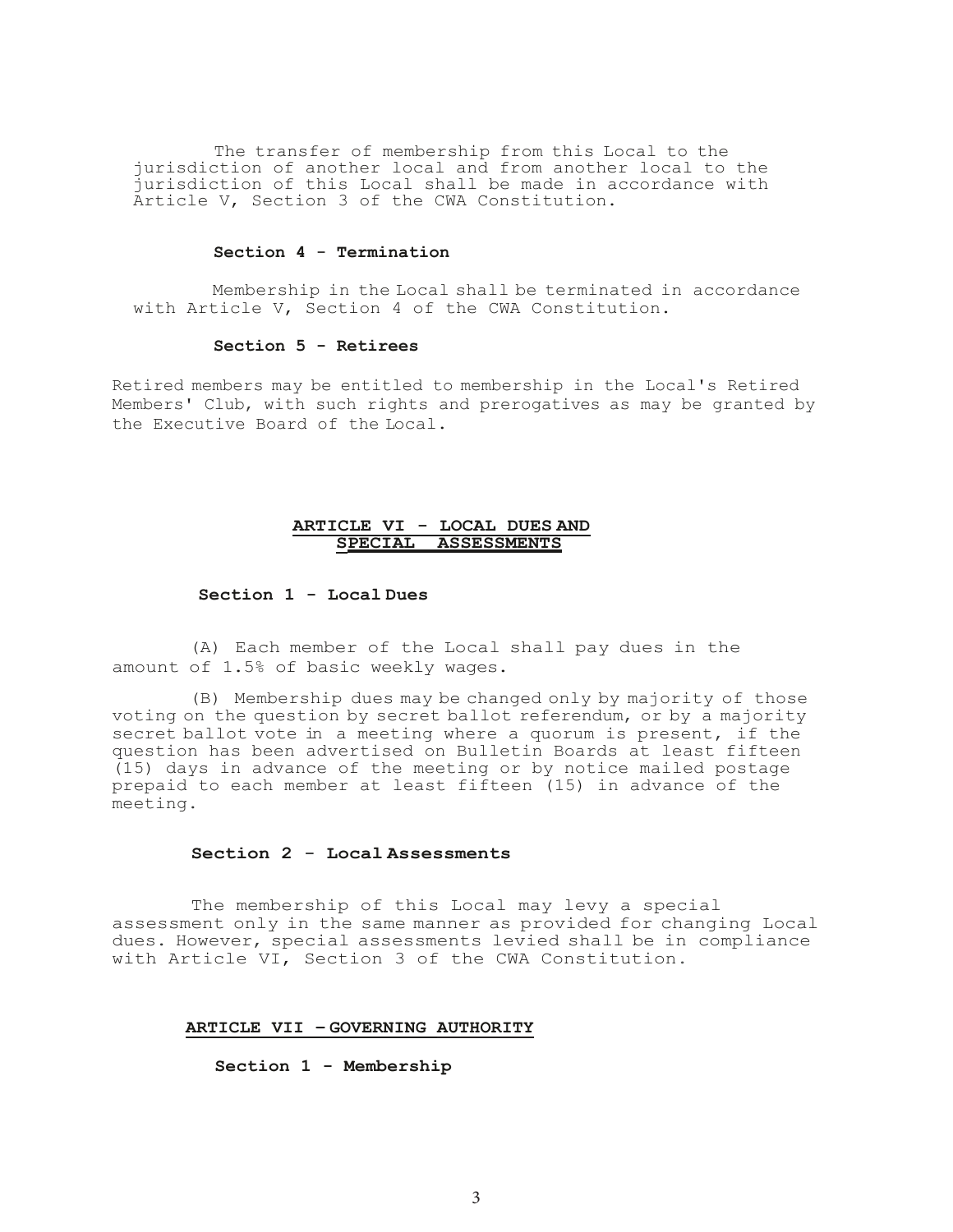The affairs of this Local shall be governed by its membership in accordance with the By-Laws and Rules of the Local and the Constitution and policies of CWA in the following manner.

(A) Through action in membership meetings or by referendum of the membership.

(B) Through actions and decisions of the Local Executive Board between membership meetings.

(C) Through actions and decisions of the Local Officers between meetings of the Local Executive Board, subject to being overruled by the Local Executive Board.

(D) The action and decisions of the Local Executive Board and Officers of the Local between Local membership meetings may be overruled by the membership in a Local meeting or by referendum.

## **Section 2 - Local Executive Board**

The Local Executive Board shall consist of the Local Officers and Executive Board Members, as follows:

- **1.** Local President
- **2.** Vice President
- **3.** Secretary-Treasurer
- **4.** Six Borough Delegates as follows:
	- Two (2) Manhattan Delegates
	- Two (2) Bronx/Queens Delegates
	- Two (2) Brooklyn/ Staten Island Delegates

#### **ARTICLE VIII LOCAL MEETINGS**

#### **Section 1 - Regular Meetings**

(A) Regular meetings of the Local shall be held at least two (2) times each year, once in each of the following time periods: January-March and September-November. The date, time and place of the regular meetings shall be determined by the Local President subject to the approval of the Executive Board of the Local.

(B) Due notice shall be given by notice mailed postage prepaid to each member at least Fifteen (15) days prior to a regular membership meeting, or by notice posted on Bulletin Boards at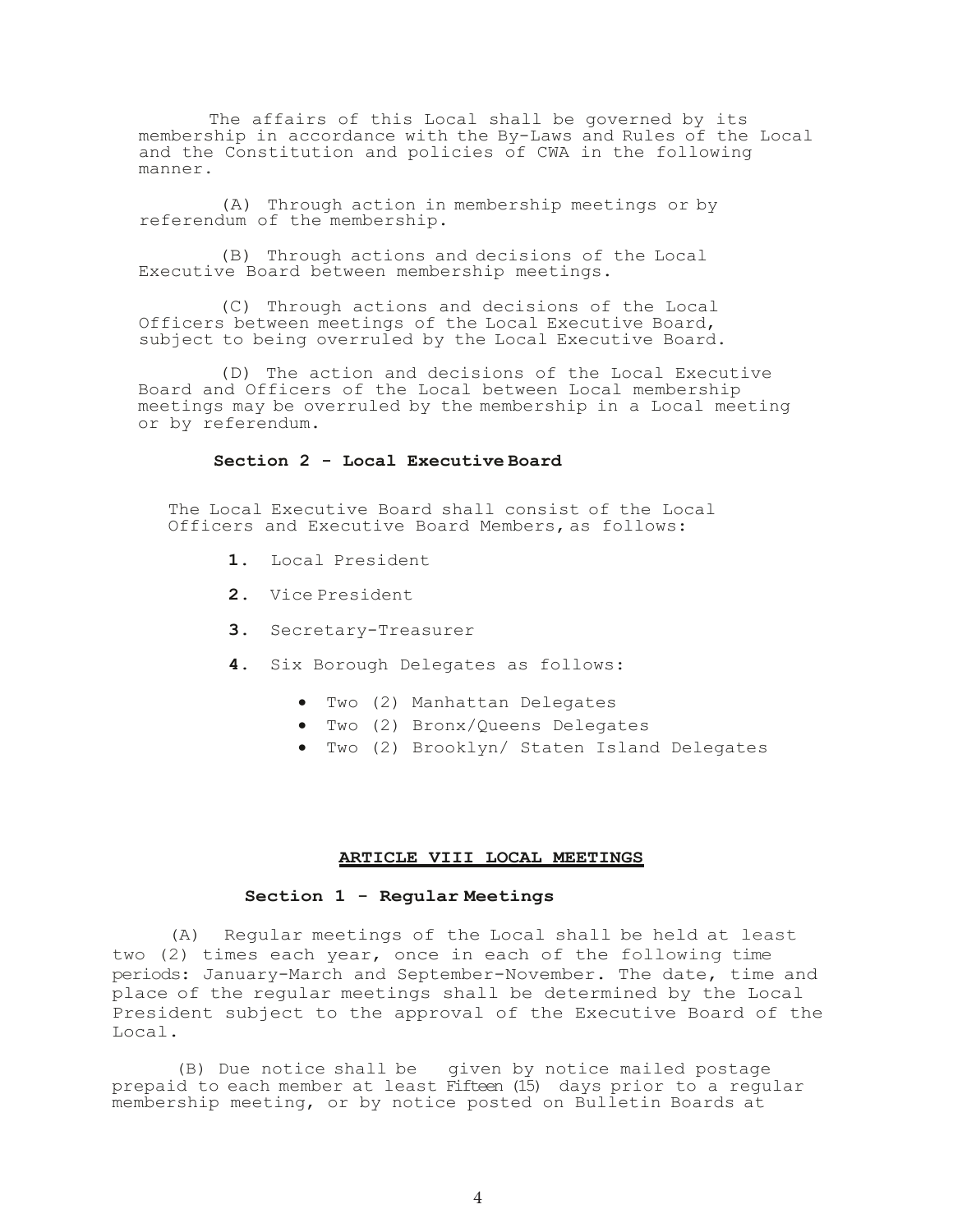least Seven (7) days prior thereto.

#### **Section 2- Special Meetings**

(A) Special meetings of the Local may be called by the Local President at any time, or by a majority vote of the Local Executive Board. Due notice shall be given by notice posted on Bulletin Boards at least Seven (7) days prior to such special<br>meeting, or by notice mailed postage prepaid to each member at meeting, or by notice mailed postage prepaid to each member least Seven (7) days prior to such special meeting.

(B) Special meetings of the Local may also be called by a petition signed by one-fifth (1/5) of the members in good standing. Each signature shall be dated in the handwriting of the member. Upon receipt of the proper petition, the Local Officers shall call a special meeting within thirty (30) days thereof. Due notice shall be given to each member by notice posted on bulletin boards at least seven (7) days prior to such special meeting.

## **ARTICLE IX LOCAL DELEGATES TO CWA CONVENTION**

(A) The Local President, Vice President and Secretary-Treasurer shall be delegates to Union Conventions and the President shall be Chairperson of the Local's delegation.

(B) It shall be the duty of the Local Secretary-Treasurer to certify the Local's delegates to the CWA Convention to the Secretary-Treasurer of the Union within the time limits specified in Article VIII of the Union Constitution.

#### **ARTICLE X – LOCAL COMMITTEES**

(A) The Local shall have the following regular committees:

- 1. Community Services & Public Relations
- 2. Women's Committee
- 3. Education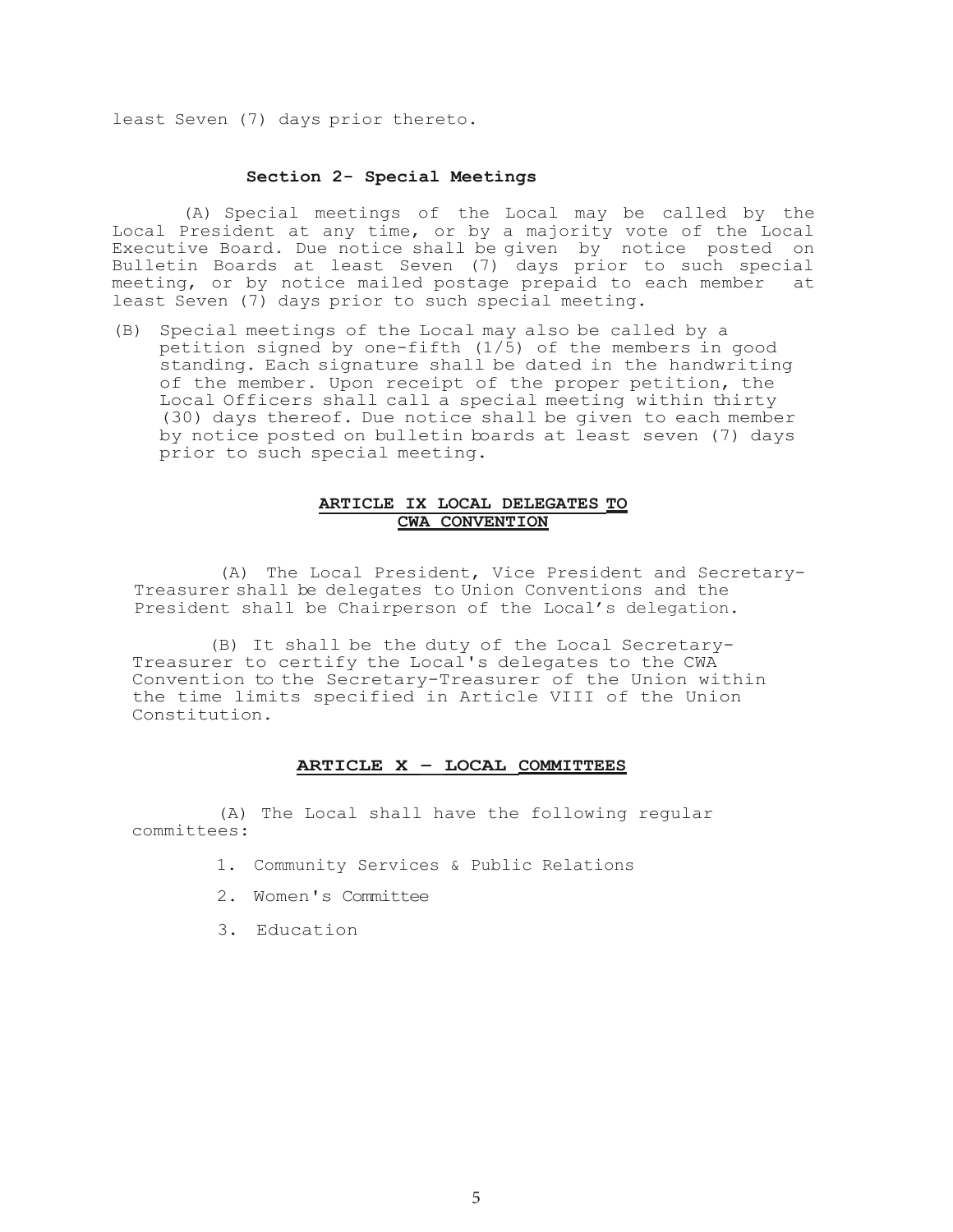- 4. Election
- 5. Finance
- 6. Legislative- Political
- 7. Membership
- 8. Occupational, Safety and Health
- 9. Organizing
- 10. Committee on Equity

(B) The Local shall establish such other committees as may be necessary to effectuate the policies of the Local and the Union.

(C) Chairpersons and members of all committees shall be appointed by the Local President, subject to the right of the Local Officers or of the membership in good standing to overrule such appointments. Vacancies on committees shall be filled in the same manner as the original appointments.

(D) A member of any committee of the Local may be removed by the Local President, subject to the approval of the Executive Board. Any such removal is subject to the right of the majority of the members in good standing to overrule such removal.

> (E) A member of any committee of the Local may be removed by action of a majority of the members in good standing at a membership meeting.

 (F) The duties of the foregoing committees shall be as follows:

 1. Community Services and Public Relations Committee - The Community Services and Public Relations Committee shall assist in developing community service programs and, with the Local Officers shall be responsible for effectuating all community service programs and policies of the Local and the Union.

 2. Woman's Committee - The Women's Committee shall assist the Local in focusing on issues that affect women and are of concern to women in the Local, and with the Officers, shall be responsible for effectuating the policies and programs regarding women in the Local.

 3. Education - The Education Committee shall assist in developing the Local's educational programs, and with the Local Officers, shall be responsible for effectuating the Local's and the Union's educational programs.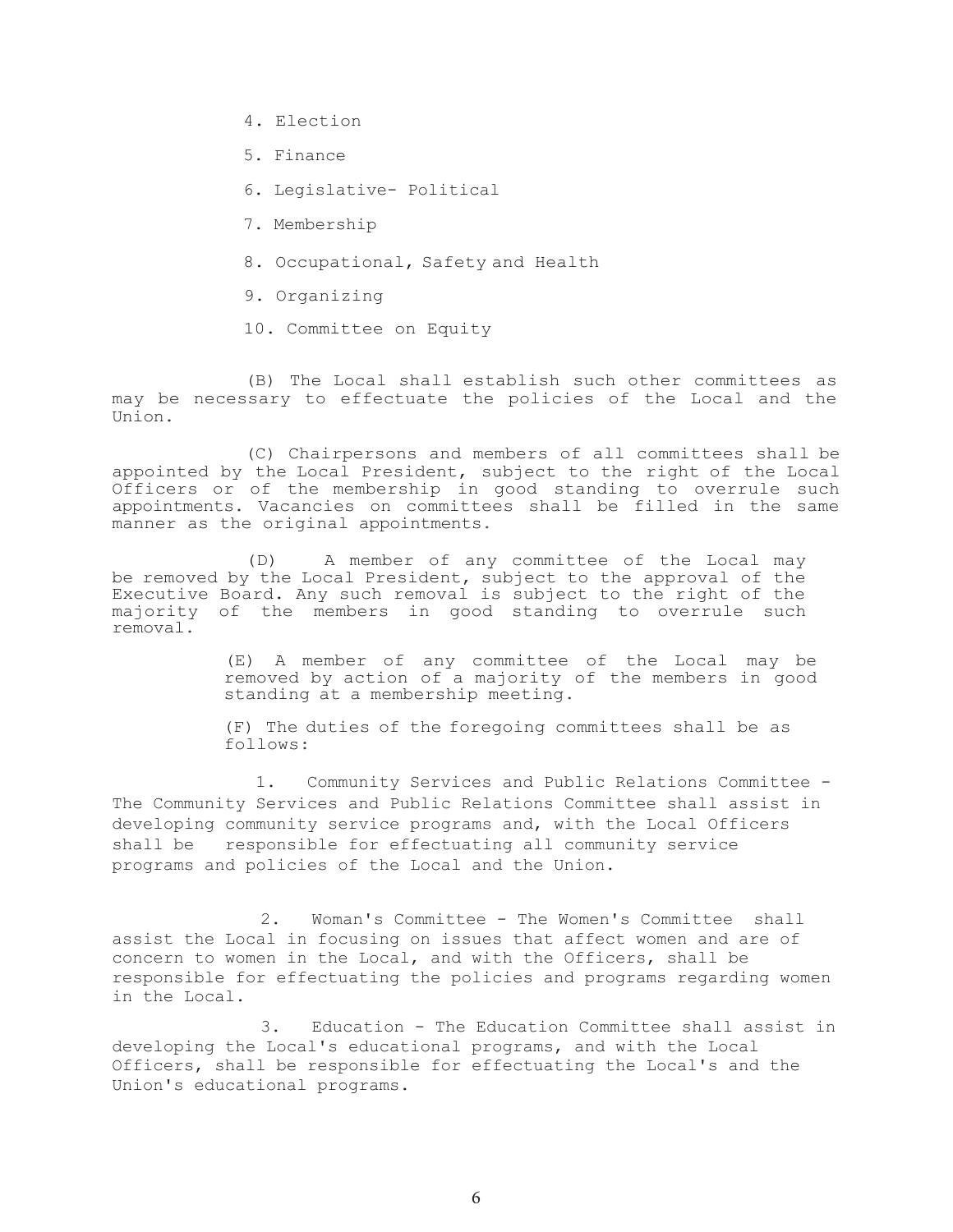4. Election - The Election Committee shall be responsible for the conduct and supervision of all Local nominations, elections and certifications thereof, and referenda and certifications of this Local.

 5. Finance - The Finance Committee shall include the Local Secretary-Treasurer who shall be the Chairperson of the Committee. The Local Secretary-Treasurer shall be the only member of this Committee who is a Local Officer and a member of the Executive Board. The Committee shall meet prior to all regular membership meetings at the call of its chairperson to review the financial operations of the Local and to report to the membership.

 6. Legislative/Political - The Legislative/Political Committee shal1 assist in deve1oping and pursuing the program of the Local and the Union in the Legislative field. It shall be responsible for the Local's Program to register each qualified voter.

 7. Membership - The Membership Committee shall accept or reject membership applications in accordance with the By-Laws and Rules of the Local and with Article V of the CWA Constitution and policies of the Union. The Secretary/Treasurer of the Local shall be the Chairperson of this Committee.

8. Occupational, Safety and Health - The Occupational, Safety and Health Committee shall assist in developing the Local's occupational, safety and health programs, and, with the Local Officers, shall be responsible for effectuating the Local's and the Union's occupational, safety and health program. The Committee shall also review the rules, policies and practices of the Occupational, Safety and Health Act since its enactment in 1970, shall support the Local's Unions efforts to secure adequate inspection services and programs under the Act, and, in the event the administration of said Act is taken over by State Government, shall work to insure that there is no lessening of standards or of endorsement thereof.

 9. Organizing - The Organizing Committee shall assist the Local Officers and members in organizing all non-union employees, both within and outside the Local's jurisdiction.

 10. Committee on Equity – The Committee on Equity shall assist the Local on focusing on issues of equity within the Local, and with the Local Officers, shall be responsible for effectuating the policies and programs regarding equity within the Local. An elected Officer of the Local shall be the Chairperson of this Committee.

 (G) Duties of additional committees shall be assigned by the Local Officers or the Local President.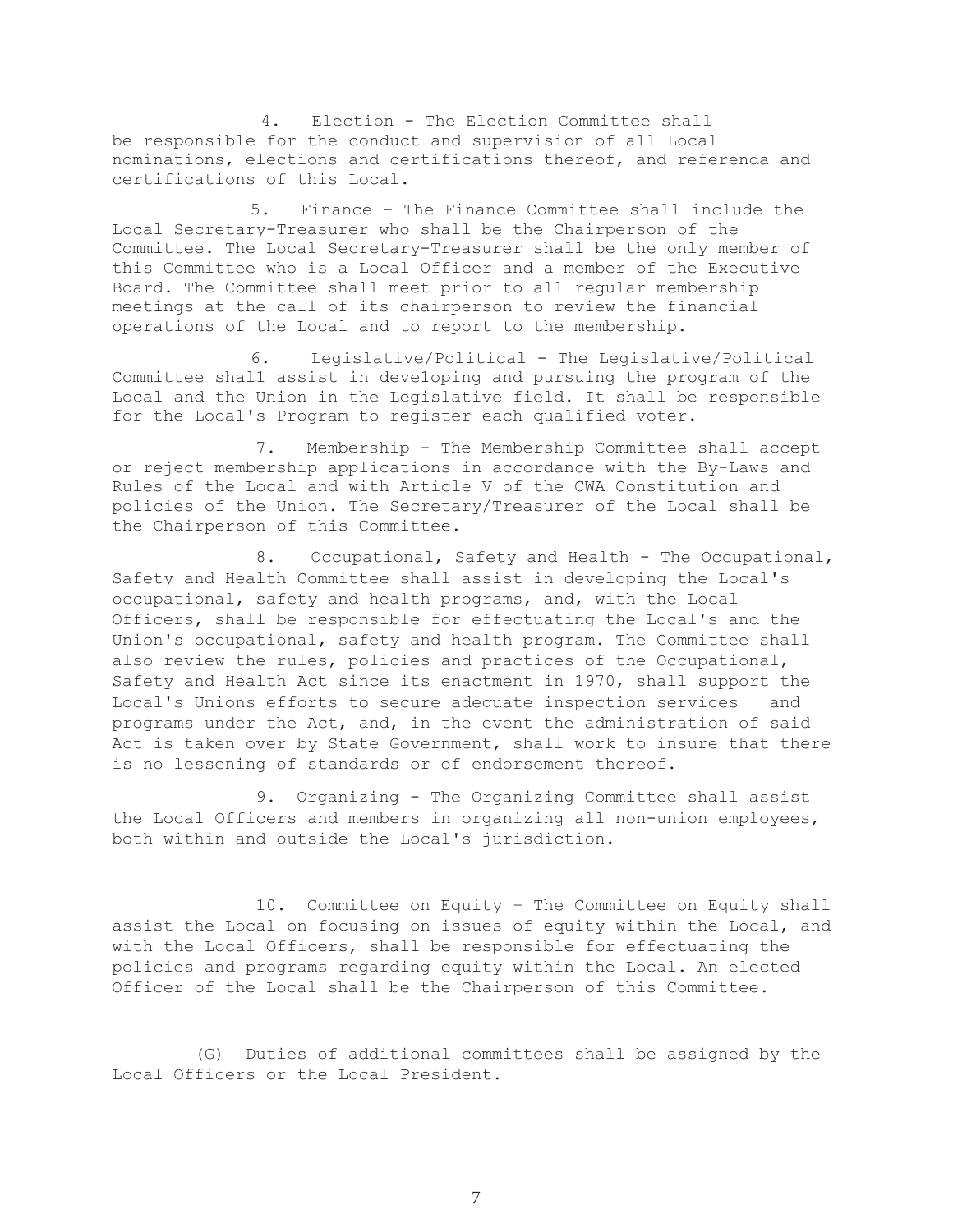#### **ARTICLE XI - ORDER OF BUSINESS**

(A) The order of business at a Local meeting shall be as follows:

- 1. Call to order
- 2. Salute to the Flag
- 3. Quorum Call
- 4. Reading and action on Minutes of previous meeting
- 5. Report of Officers
- 6. Report of Committees
- 7. Unfinished Business
- 8. New Business
- 9. Good and Welfare
- 10. Adjournment

(B) The order of business at a Local meeting may be suspended by a Two-Thirds (2/3) vote of the members in good standing present, provided there is a quorum.

#### **ARTICLE XII - LOCAL EXECUTIVE BOARD LOCAL OFFICERS,**

## **BOROUGH DELEGATES, COMMAND DELEGATES AND THEIR DUTIES**

#### **Section 1- Local Executive Board**

**(A)** The Local Executive Board shall consist of three (3) Local Officers, and six (6) Local Borough Delegates.

(B) The duties of the Local Executive Board shall be as follows:

 1. Be responsible for making decisions and taking actions in behalf of the Local between membership meetings on all matters concerning the good and welfare of the members.

2. Interpret the By-Laws and Rules of the Local.

3. A majority vote of the Local Executive Board may institute a referendum by mail for any reason or if a lack of a quorum at a regular or special membership meeting has caused failure to conduct Local business.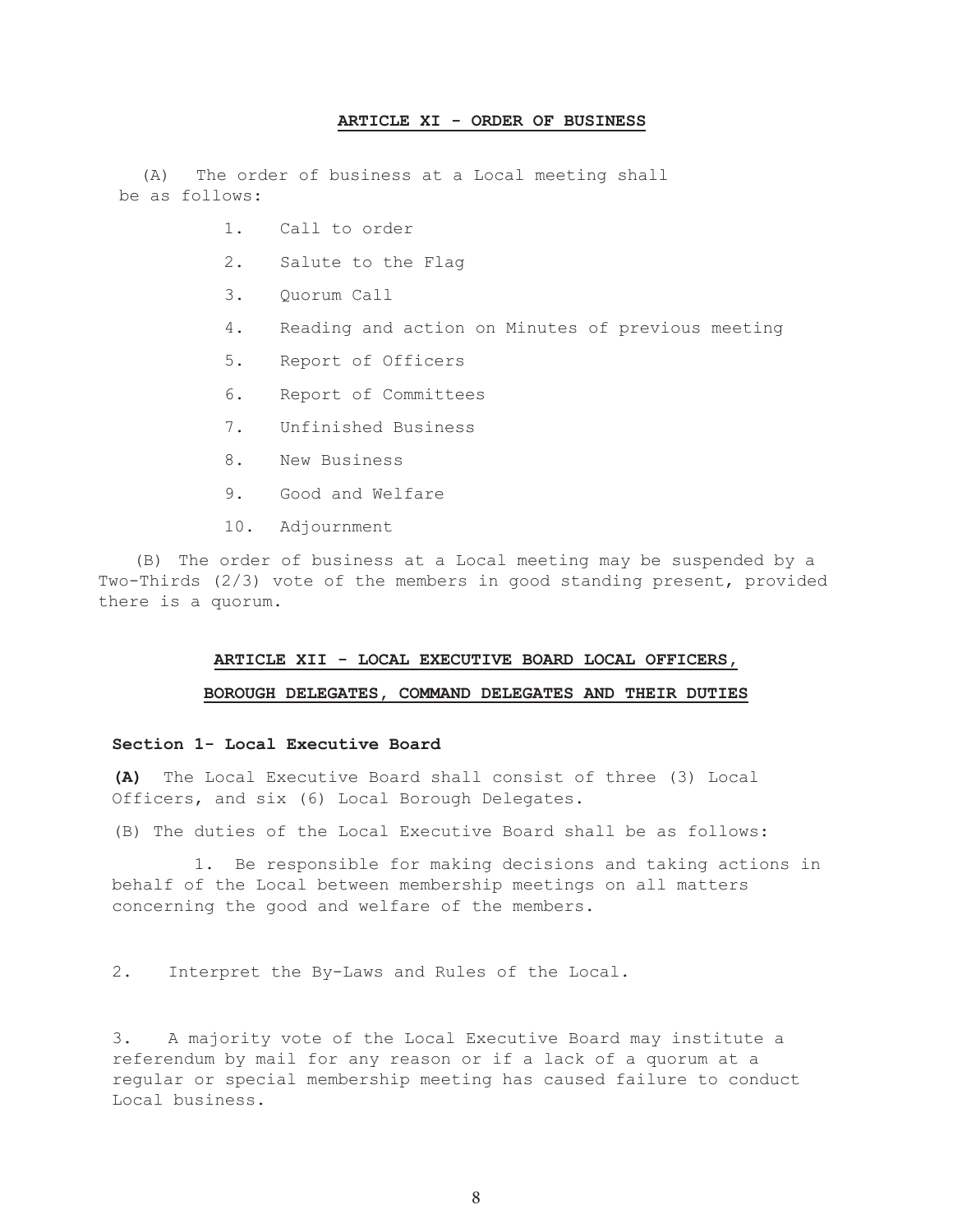4. Be responsible for the operation of strike action procedures as set forth in the CWA Constitution.

5. Adhere to all financial rules that have been established in accordance with Article XXII of the bylaws.

6. Cause an annual budget to be prepared and presented to the membership.

7. Hold a regular meeting of the Local Executive Board not less than once a month. A special meeting of the Local Executive Board may be called by the President at any time. Upon receipt of written request signed by a majority of the members of the Local Executive Board, the Local President shall also call a special meeting of the Local Executive Board within Ten (10) days thereof.

8. A majority of the Local Executive Board shall constitute a quorum.

9. Actions and decisions of the Executive Board shall be subject to the approval of the membership.

#### **Section 2 - Local Officers**

- (A) The Officers of the Local shall be as follows:
	- 1. President
	- 2. Vice President
	- 3. Secretary/Treasurer

(B) The duties of the Local Officers shall be as follows:

## **1. The Local President shall:**

(a) Be responsible for the conduct of all Local business and, in keeping with that responsibility, shall have the power to employ, subject to the approval of the Executive Board and bond such employees as may be necessary for the efficient operation of the Local;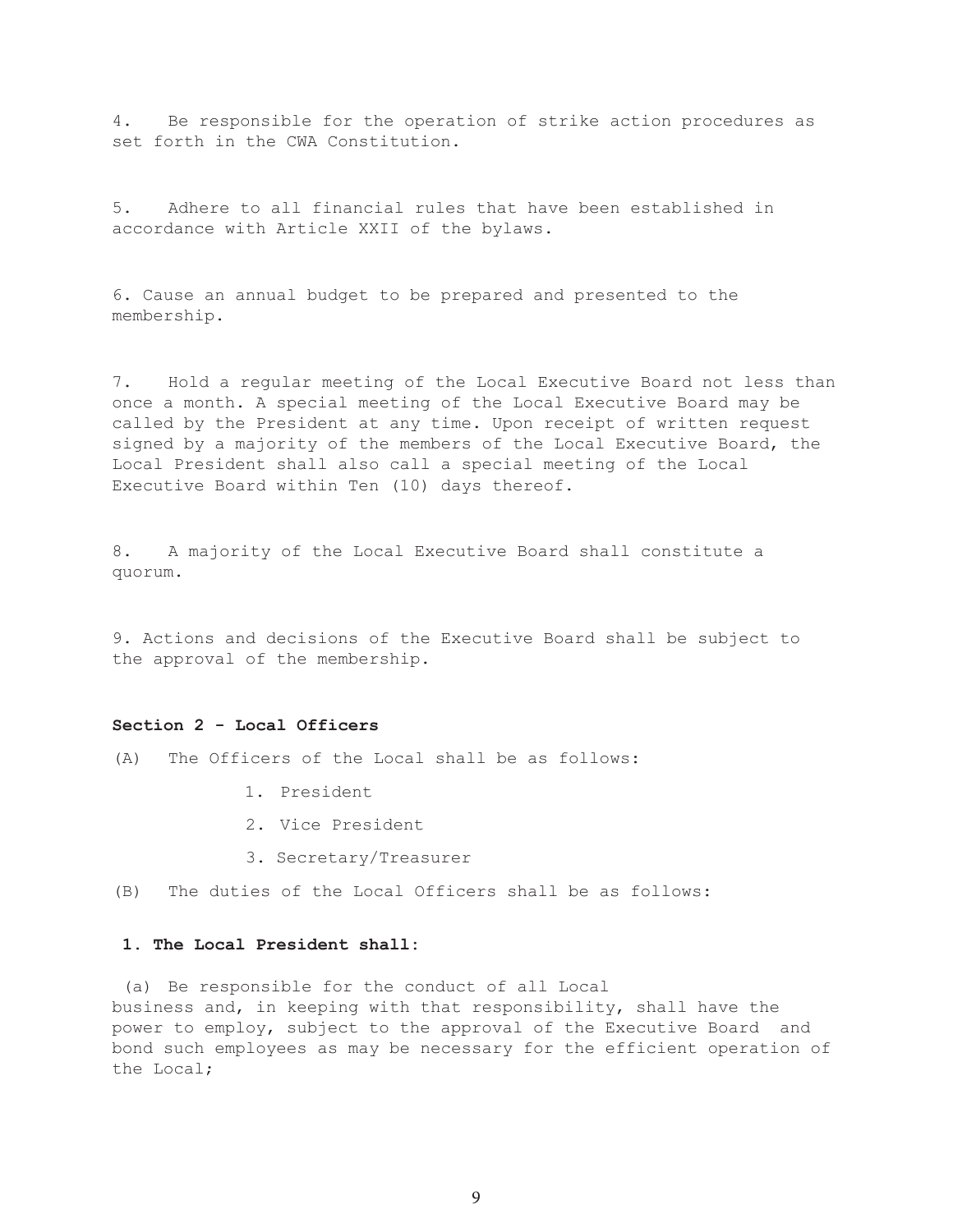(b) Preside at meetings of the Local membership, Local Executive Board and Local Officers;

Prosecute grievances and appeal them to higher levels of the Union when not satisfactory settled. The Local President may designate such other alternate(s), one (1) of whom must be the Vice President, to prosecute said grievances as he may deem necessary;

(d) Serve as ex-officio member and supervise all Local committees;

(e) Approve all bills to be paid, and countersign all checks drawn on the Local Treasury;

(f) Perform whatever additional duties as may be assigned by the Local Executive Board, the membership or required by the Constitution and policies of the Union;

(g) Be spokesperson for the Local;

(h) Be Delegate and Chairperson of the delegation to the CWA Convention; and

(i) Hold no other elective office in the Local.

#### **2. The Local Vice President shall:**

(a) Perform whatever duties as may be assigned by the Local, the Local Executive Board, or the Local President;

(b) Work under the direction and supervision of the Local President;

(c)Shall be delegate to the CWA Convention; and

(d) Shall hold no other elective office in the Local.

#### **3. The Local Secretary-Treasurer shall:**

(a)Maintain a record of the Local membership;

(b) Record and maintain the Minutes of all meetings of the Local, the Local Executive Board, or Local Officers;

(c) Furnish the District Vice President and Secretary Treasurer of the Union with copies of any changes in the By-Laws of the Local within ten (10) days after such changes are made;

(d) Be custodian of all assets of the Local;

(e)Report to each membership meeting and Executive Board meeting on the financial status of the Local;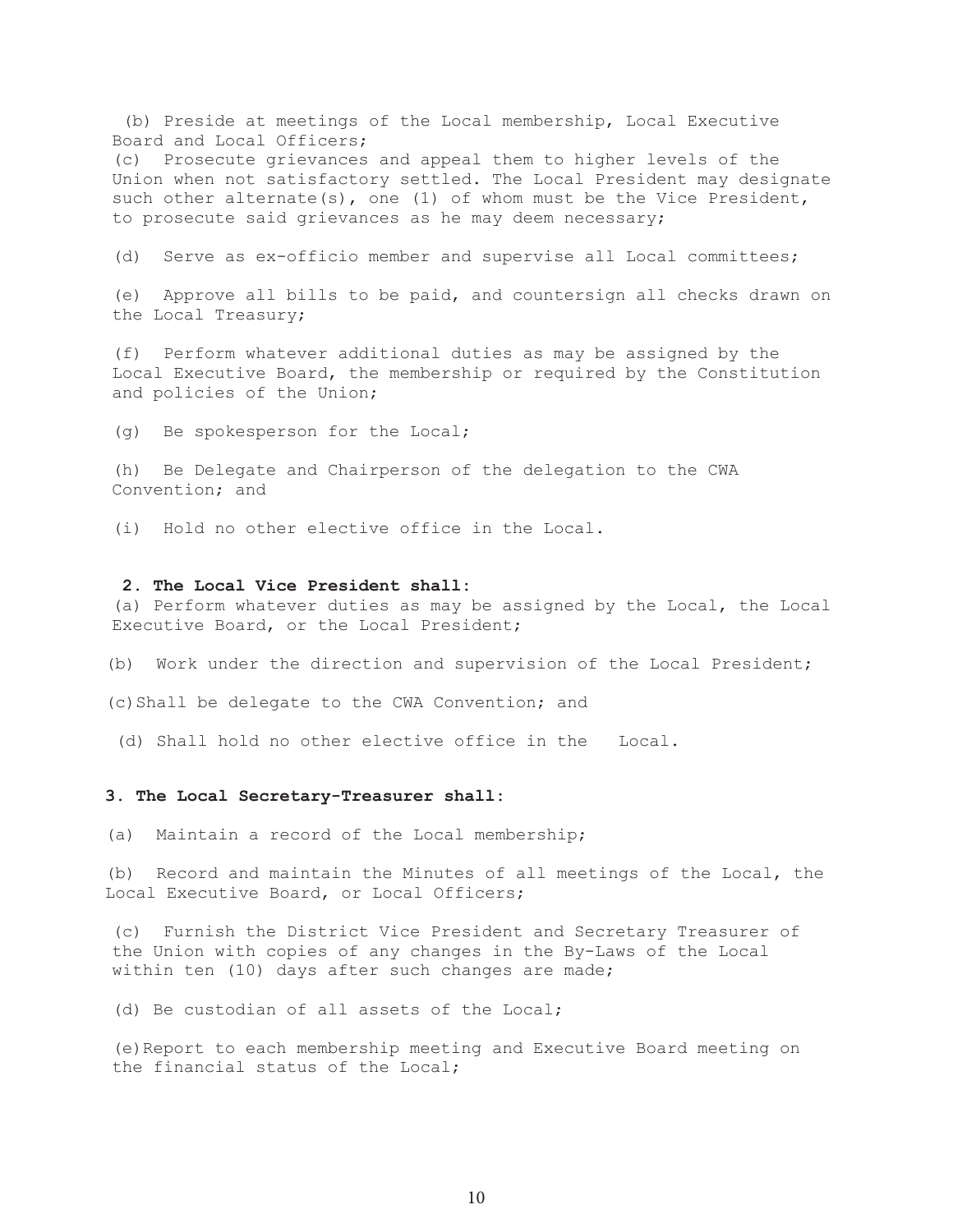(f) Be bonded, as must any other person who handles Local funds or other property, in accordance with the CWA Constitution or any State or Federal Law;

(g) Cause the payment of all bills approved by the Local President in accordance with the financial rules of the Local; sign all checks drawn upon the Local treasury.

(h) Perform such other duties as may be assigned by the Local, the Local Executive Board, or the Local President;

- (i) Work under the direction and supervision of the Local President;
- (j) Shall be a delegate to the Union Convention; and
- (k) Hold no other elective office in the Local.

#### **Section 3 - Local Borough Delegates**

(A) There shall be six (6) Local Borough Delegates, two (2) from Manhattan, two (2) from Bronx/Queens and two (2) from Brooklyn/Staten Island, whose duties shall be as follows:

1. Perform whatever duties may be assigned by the Local Executive Board or the Local President;

2. Supervise the Command Delegates; and

3. Work under the direction and supervision of the Local President.

(B) The Local Borough Delegates shall be nominated and elected for a term of three (3) years in the manner provided for in Article XIV of these bylaws.

#### **Section 4 – Command Delegates**

(A) Each work or job location should have a Command Delegate. Additional Command Delegates can be designated by the Local President. The duties of the Command Delegates shall be as follows:

1. Perform whatever duties as may be assigned by the Local, Local Executive Board or the Local President or Borough Delegate;

2. Act as liaison between the members they represent and the Borough Delegate; and

3. Work under the direction of the Local President.

(B) Command Delegates shall be nominated and elected for a term of two (2) years in the months of February and March of each odd year by the membership they represent in the manner provided for in Article XIV of these bylaws.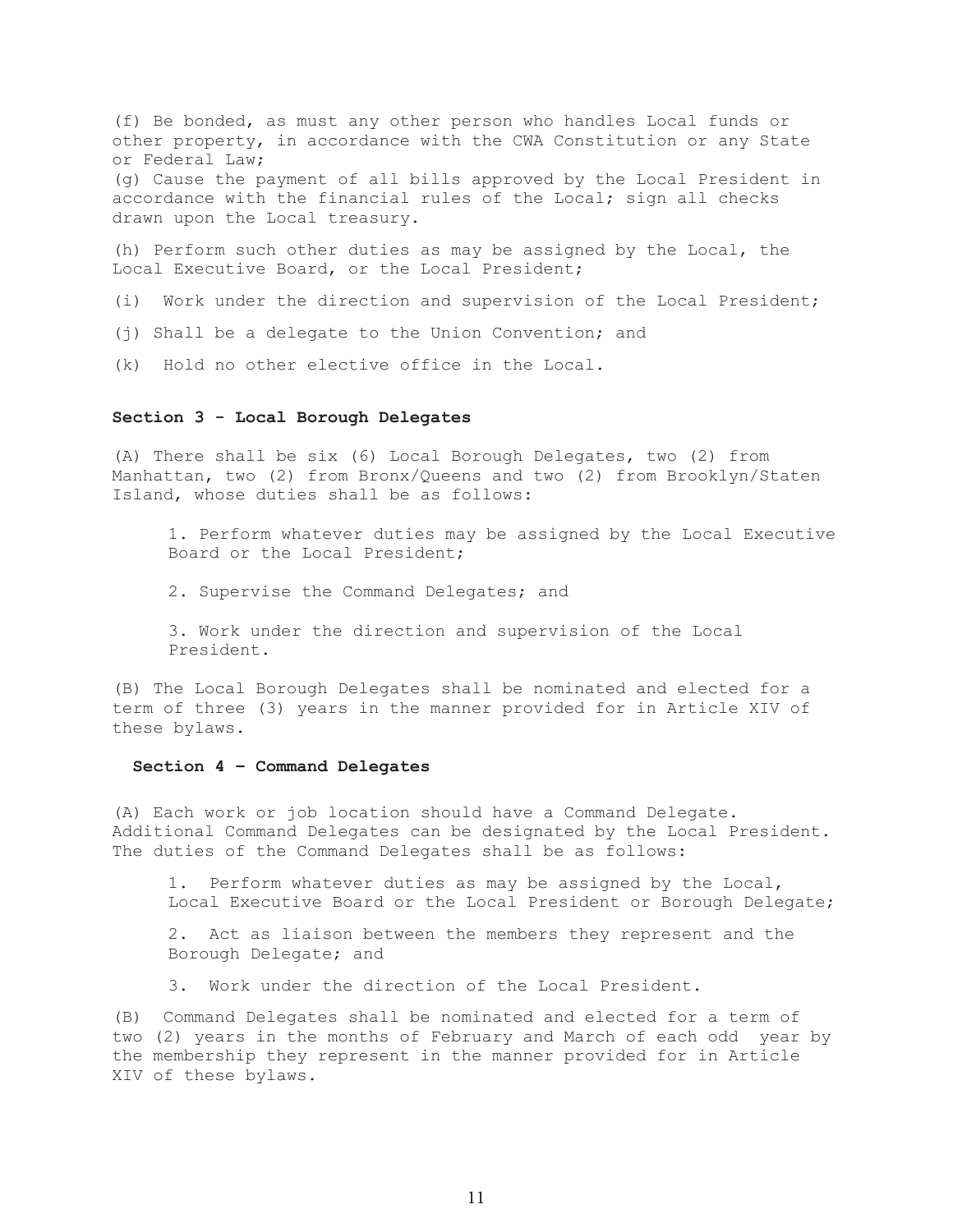#### **Section 5- Job Stewards**

The Local President may appoint as many Job Stewards as necessary to conduct Local business as determined by the Local President. The duties of the Job Stewards shall be as follows:

- 1. Perform whatever duties as may be assigned by the Local, Local Executive Board, or the President or Local Chief Delegate;
- 2. Work under the direction of the Local President.
- 3. Job Stewards may be removed by a majority vote of the Executive Board.

#### **ARTICLE XIII – CONDUCT OF MEETINGS, OTHER LOCAL BUSINESS AND QUORUM**

- **(A)** Membership meetings and any other business of this Local shall be conducted under these by-Laws and Rules of the Local and in conformity with the CWA Constitution. On questions where the Local by-Laws, the Local Rules or the CWA Constitution do not clearly apply, Robert's Rules of Order shall govern.
- **(B)** The number constituting a quorum for Local meetings shall be five (5) percent of the membership in good standing.
- **(C)** A majority of the Loca1 Officers or a majority of the members of the Loca1 Executive Board, or a majority of the members of a Loca1 Committee sha11 constitute a quorum for these bodies.

## **ARTICLE XIV NOMINATION AND ELECTION OF LOCAL OFFICERS, LOCAL EXECUTIVE BOARD MEMBERS AND LOCAL COMMAND DELEGATES.**

## **Section 1 - Nominations**

- **(A)** Loca1 Officers and Loca1 Borough Delegates shal1 be nominated in the months of September, October or November of each e1ection year. Reasonable notice, which will be no less than fifteen (15) days, sha11 be given for the purpose of nominations.
- **(B)** All Command Delegates shall be nominated in the months of February or March of each odd year.
- **(C)** Nominations for the office of Loca1 President, Vice-President and Secretary-Treasurer sha11 a1so constitute nominations for De1egate to the CWA Conventions he1d during the term of office for which the e1ection is being conducted.
- **(D)** Candidates for the Office of President, Vice President and Secretary-Treasurer, shall be nominated by a minimum of one hundred (100) nominating signature of members in good standing. Each signature shall be dated in the handwriting of the members.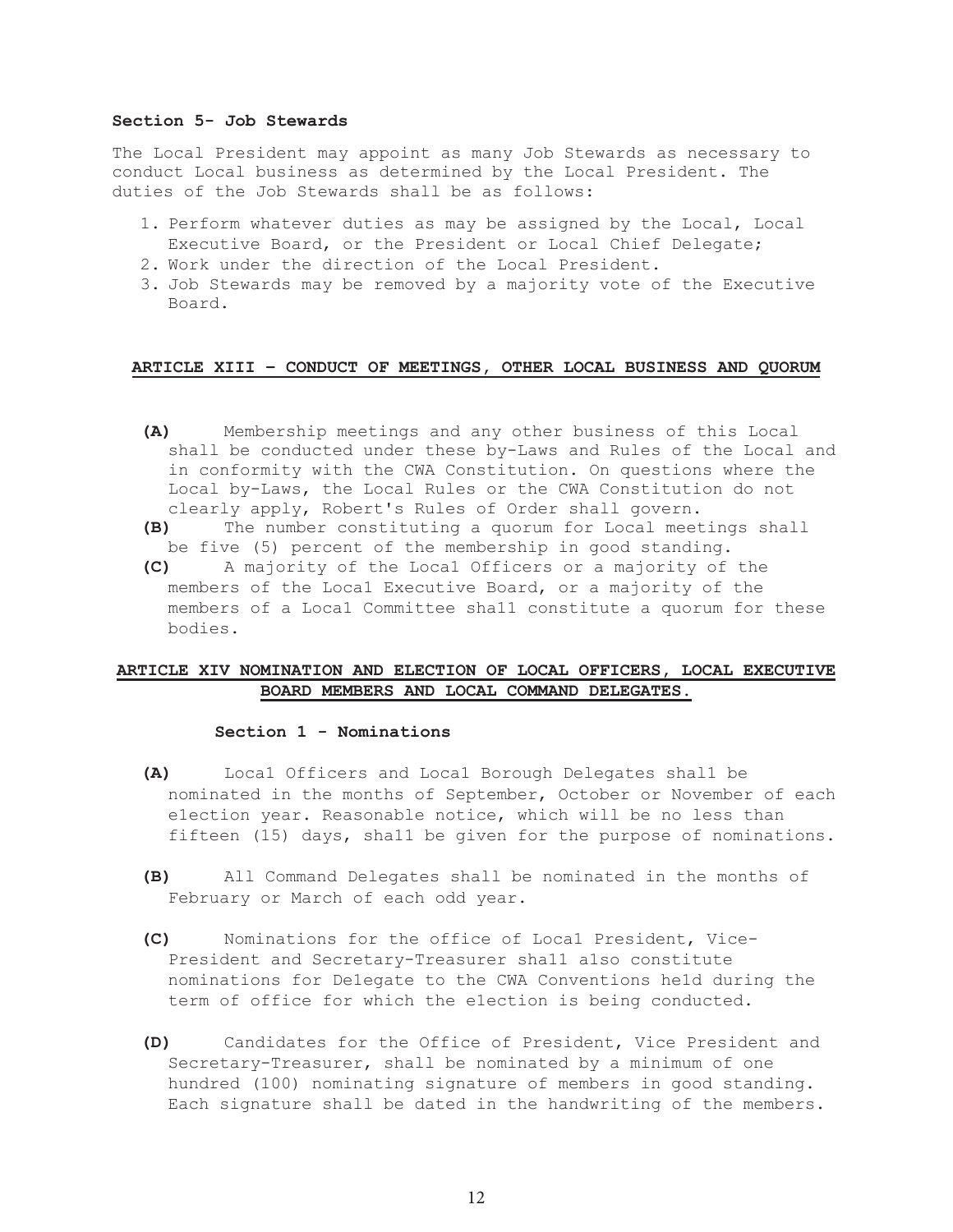- **(E)** Candidates for the Office of Borough Delegates shall be nominated by a minimum of fifty (50) nominating signatures of members in good standing who work in the area that they are being nominated to represent. At the time of the nomination, candidates must be assigned within the borough of the position that they are seeking. Each signature shall be dated in the handwriting of the members.
- **(F)** Candidates for Command Delegates shall be nominated by a minimum of fifteen (15) nominating signature of members in good standing who work in the Command that they are assigned to and that they are being nominated to represent.

## **Section 2 - E1ection**

- **(A)** Not less than fifteen days prior to an election of Local Officers or Borough Delegates, a notice thereof shall be mailed to each member at their last known address.
- **(B)** E1ection of Loca1 Officers and Local Borough Delegates sha11 be by secret ba11ot of the membership in the months of October, November or December of each election year.
- **(C)** Command Delegates shall be elected in the month of March of each odd year.
- **(D)** Ba1lots sha1l state that the candidates elected Local President, Vice-President and Secretary-Treasurer shall be Delegates to the CWA Conventions held during the term of office from which the election is being conducted.
- **(E)** Nominees can only appear on the ballot for one (1) office (other than delegate to the Union convention).
- **(F)** Nominees shall state that they will serve if elected.
- **(G)** Only members of the Local in good standing as of the day nominations are opened shall be eligible to vote, to be nominated or to hold office.

## **Section 3 - Local Election Committee**

 **(A)** The nomination and election of Local Officers and Local Borough Delegates shall be conducted under the supervision of the Election Committee. This Committee shall have the authority and responsibility to see that nominations and elections are conducted in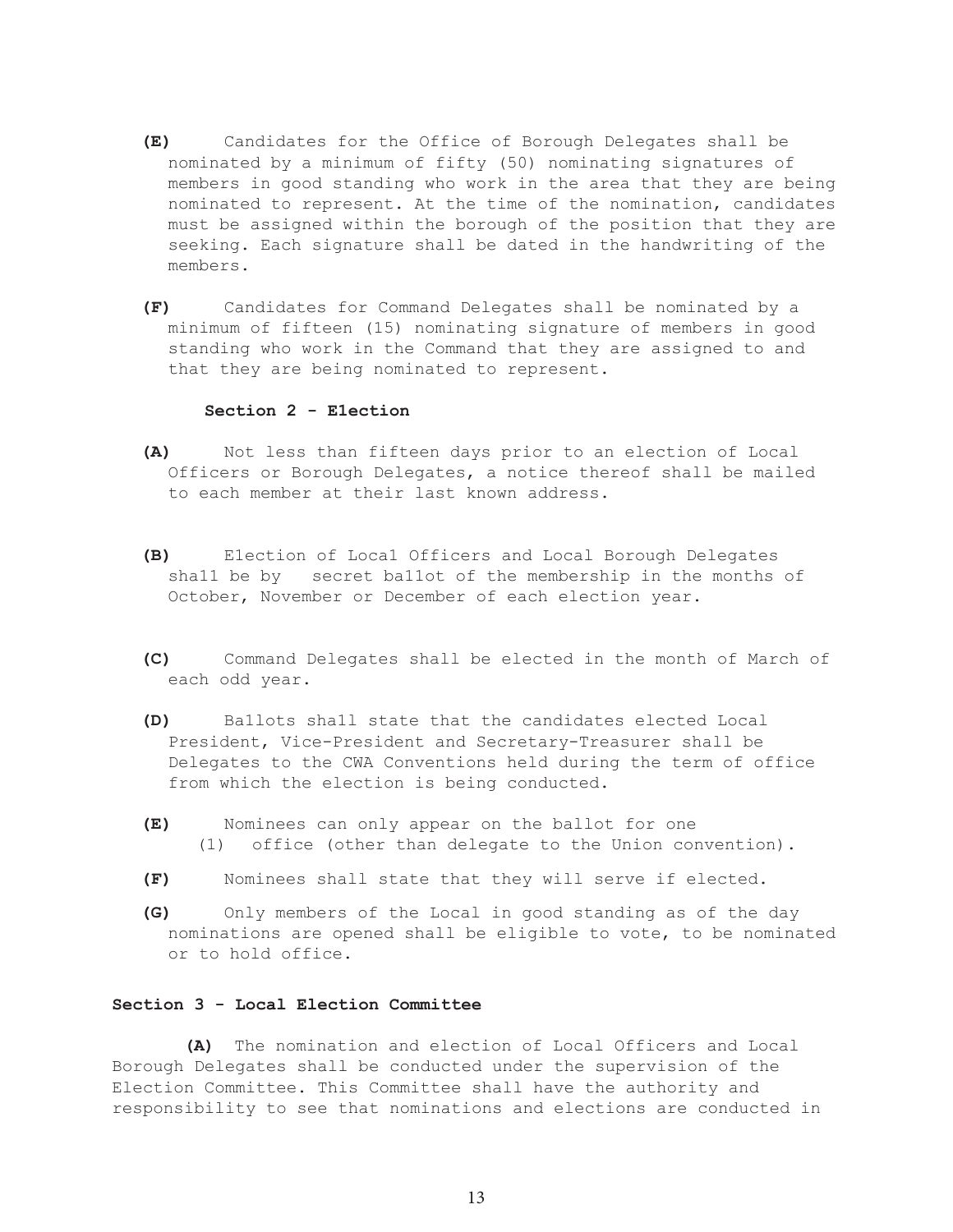accordance with the CWA Constitution and the By-Laws and Rules of the By-Laws of the Local, with reasonable opportunity for each member to nominate and vote for the candidate of his or her choice.

 (B) The Election Committee shall also conduct any referenda submitted to the membership.

 (C) A member shall not be permitted to serve on the Election Committee if he or she is a candidate for any office of the Local.

 (D) All questions concerning the conduct and challenges of election shall be determined by the Election Committee, subject to the right of appeal to the Local Executive Board and subject to the further right of appeal to the membership of the Local. The Election Committee shall certify the results of any election.

#### **Section 4 - General Provisions**

**(A)** Election of Local Officers and Borough Delegates shall be by secret ballot of the entire membership. Command Delegates shall be elected by the membership regularly working in the Command that the Command Delegate will represent.

(B) In any election for the offices of Local President, Local Vice President, Local Secretary-Treasurer, and Borough Delegate, the nominees receiving a majority of the votes cast shall be declared elected.

(C) In any election for the offices of Command Delegates, the nominees receiving a plurality of the votes cast shall be declared elected.

(D) In the case of elections requiring a majority vote, if no nominee receives a majority on the first ballot, a run-off election shall be conducted and the two (2) nominees receiving the greatest number of votes on the first ballot shall be the nominees on the second ballot. If no one (1) nominee receives a majority on the first ballot and there is a tie for -second place, a run-off election shall be conducted, and the one (1) person receiving the greatest number of votes on the first ballot, and the two (2) persons who tie for second place on the first ballot, shall be the nominees on the second ballot.

(E) In the case of elections requiring a plurality vote, if a tie renders the election indecisive for any position, a run-off election shall be conducted and the nominees who tie for such positions on the first ballot shall be the nominees on the second ballot.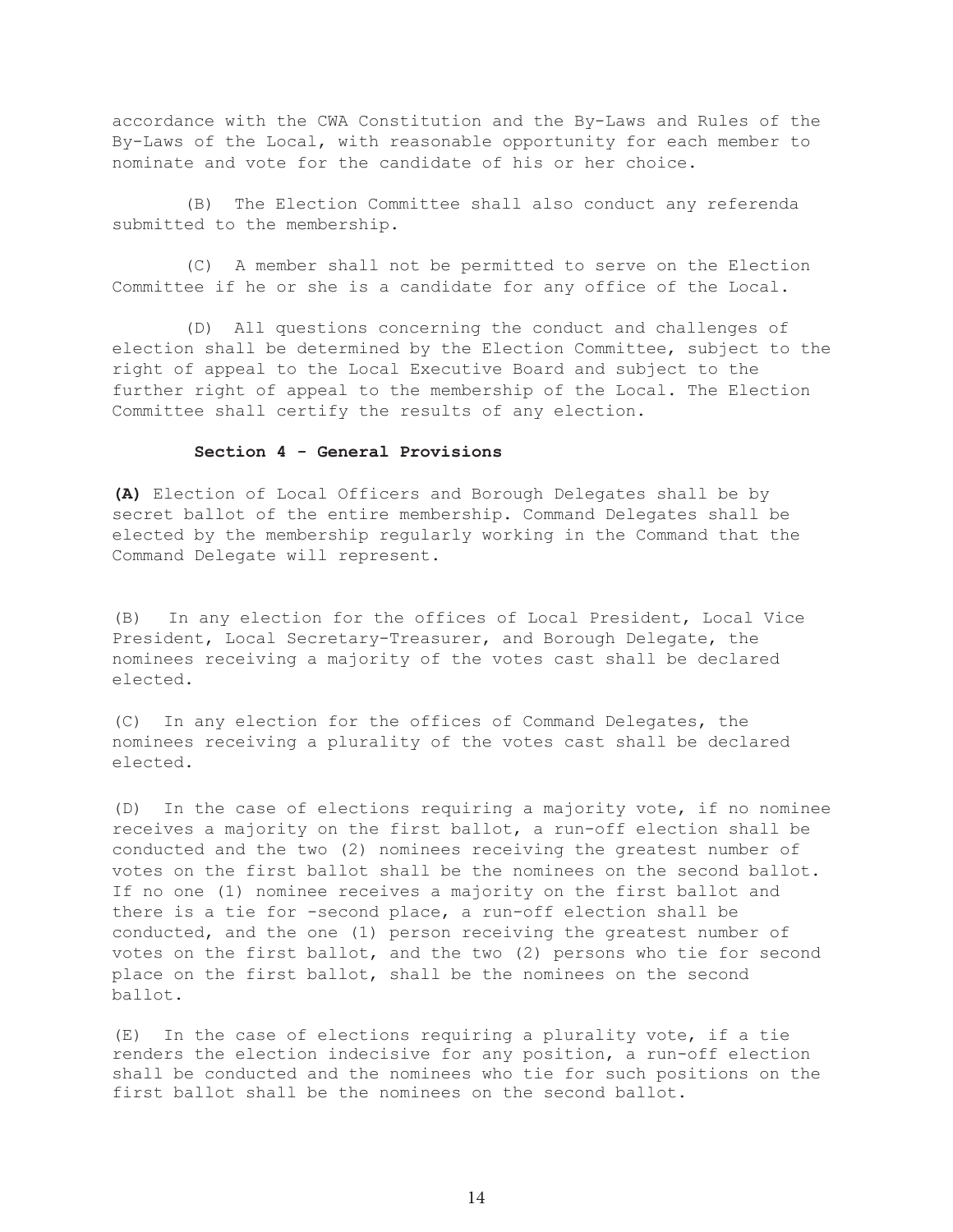(F) The term of office for Local Officers and Borough Delegates shall be for three (3) years, or until their successors have been duly elected and qualified. The term of office for Command Delegates shall be for two (2) years, or until their successors have been duly elected and qualified.

(G) Local Officers and Local Borough Delegates shall take the oath of office prior to assuming office. The term of office shall commence on the 1<sup>st</sup> day of January of the next year. Those elected in a special election shall assume office upon taking the oath of office.

(H) The Office of any elected or appointed official of the Local shall be declared vacant when such elected or appointed official of the Local accepts a provisional or permanent position outside the collective bargaining unit.

(I) Whenever there is an unopposed candidate duly nominated for any office or elected position in the Local, such a candidate shall be considered elected without the necessity of an election. Write in votes for other than duly nominated candidates shall not be permitted. Only members duly nominated shall appear on the ballot.

#### **Section 5 – Vacancies**

(A) A vacancy in the office of Local President occurring less than six (6) months prior to the end of the term shall be filled by the Vice President for the remainder of the term.

(B) A vacancy in the office of Vice-President, Secretary- Treasurer or Borough Delegate occurring less than six (6) months before the end of the term shall be filled by a majority vote of the Executive Board subject to the right of the membership to overrule the decision of the Executive Board.

(C) A vacancy in the office of President, Vice-President, Secretary-Treasurer or Borough Delegate where the unexpired terms exceeds six (6) months shall be filled by an election in the same manner as required for a regular election, and the election shall be held within sixty (60) days of such vacancy occurring.

(D) Any temporary appointment to the position of President, Vice-President or Secretary- Treasurer will not entitle them to serve as a Convention Delegate. To become a Convention Delegate, they must be elected as such.

(E) A vacancy in the position of Command Delegate shall be filled either by a majority of the Executive Board or by election in the same manner as required for a regular election within sixty (60) days.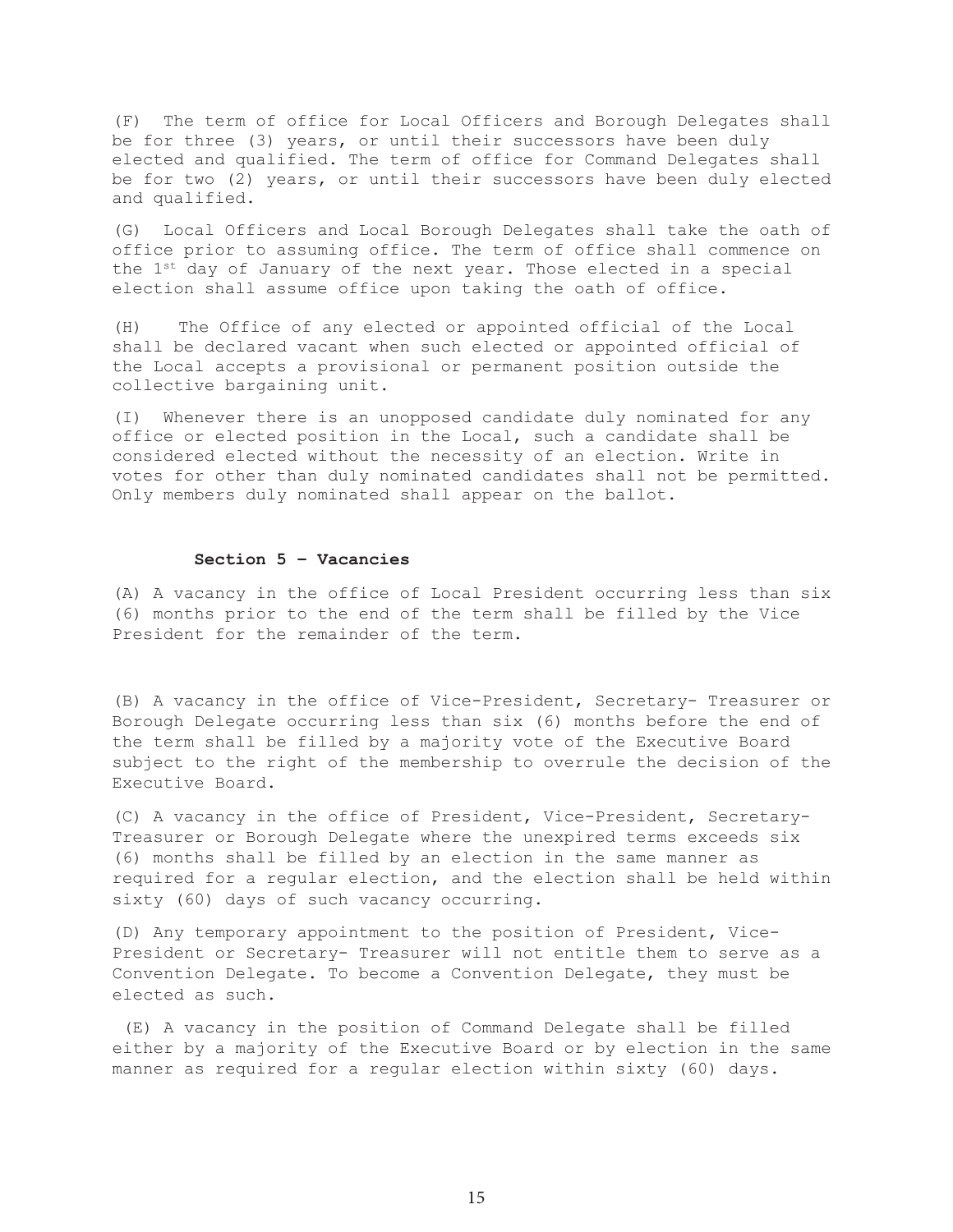## **ARTICLE XV - STRIKES**

The calling and conduct of strikes affecting this Local shall at all times be carried on in compliance with the Rules prescribed by CWA and Article XVIII of its constitution.

## **ARTICLE XVI - CHARGES, TRIALS AND APPEALS**

#### **Section 1 – Charges**

Members of the Local may be fined, suspended or expelled, in the manner provided in these By-Laws, for any of the acts enumerated in Article XIX of the CWA Constitution.

#### **Section 2 - Trials**

Any accused members including Officers, of the Local shall be tried under the provisions of Article XX of the CWA Constitution.

#### **Section 3 - Appeals**

Any member or Officer of the Local, upon being found guilty by a Local trial court, may appeal as provided in Article XX of the CWA Constitution.

## **Section 4 - Local Trial Court**

A trial court of the Local shall be composed of Five (5) persons who are members of the Local and not parties to the proceeding and who shall be randomly selected by the Local Executive Board of the Local.

#### **ARTICLE XVII - RECALL OF LOCAL OFFICERS**

Any elected officer of this Local may be recalled in accordance with the provisions of Articles XXI and XXII of the CWA Constitution.

## **ARTICLE XVIII - AMENDMENTS TO LOCAL BY-LAWS**

After adoption, these By-Laws may be amended by either of the following methods.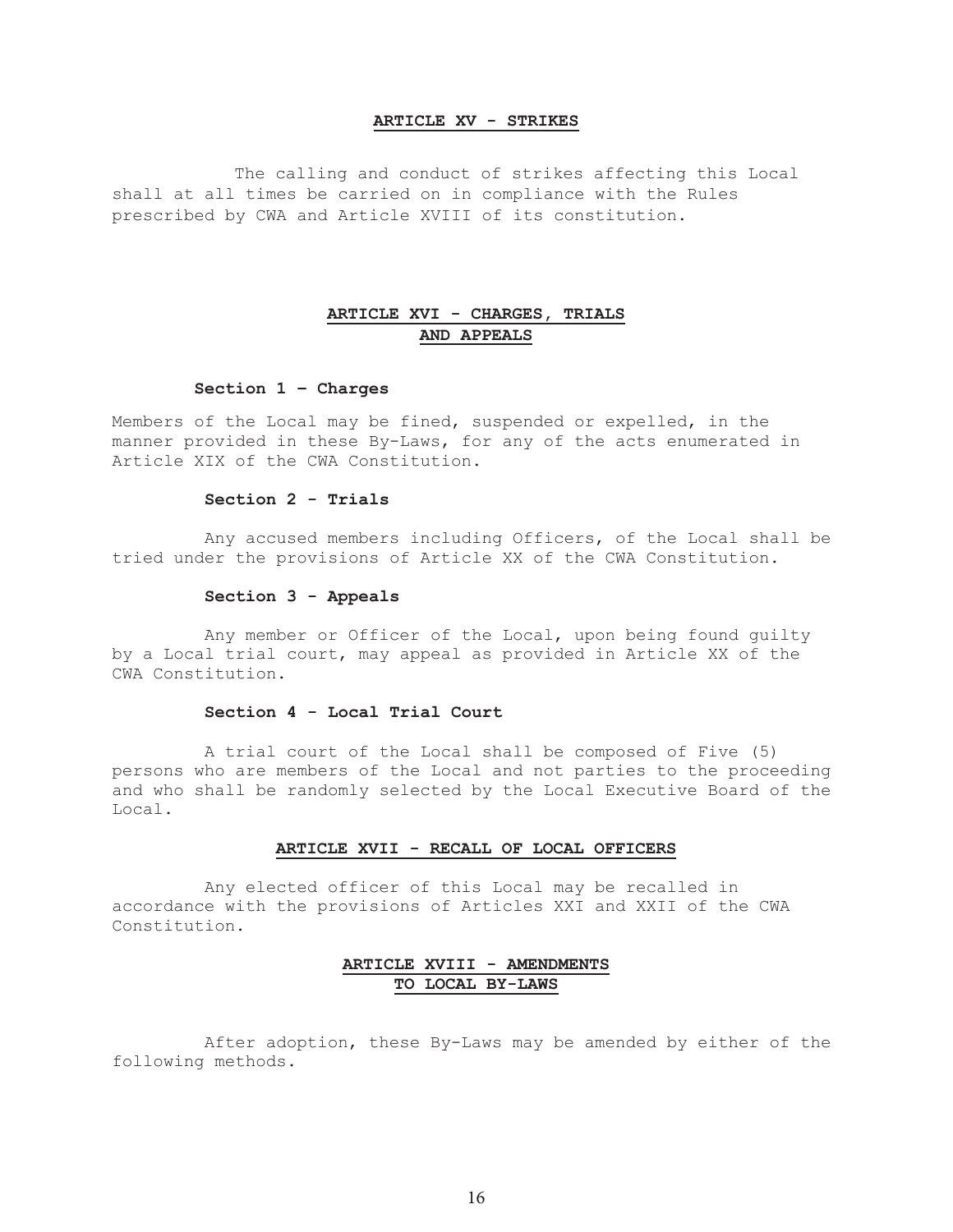(A) Secret ballot majority vote of the members present at a Local meeting at which a quorum is present, if the proposed amendment has been introduced at a previous membership meeting, or has been advertised to the membership by use of Bulletin Boards at least fifteen (15) days in advance of the meeting or has been mailed postage prepaid to the membership at least fifteen (15) days in advance of the meeting; or

 (B) Secret ballot referendum of the membership by mail or otherwise.

## **ARTICLE XIX – REFERENDUM OF THE LOCAL**

(A) The Local Election Committee shall submit any question(s) to a referendum of the membership when directed to do so by the Executive Board of the Local or by action of a regular or special membership meeting at which a quorum is present.

 (B) Questions submitted to a referendum of the membership shall be determined by a majority vote of those members in good standing voting on the question.

## **ARTICLE XX - FISCAL YEAR AND AUDIT**

(A) The fiscal year of the Local shall be from October 1st of each year to and including September  $30<sup>th</sup>$  of the succeeding year.

 (B) The financial records of the Local shall be audited by a Certified Public Accountant at the end of each fiscal year. The results of such audit shall be made available at the Offices of the Local for the inspection by any member of the Local in good standing.

## **ARTICLE XXI – AFFILIATION**

(A) Upon approval by the Local Executive Board, the Local will affiliate with County, City, State and District Councils and with City and State Central Labor bodies of the AFL-CIO.

 (B) Delegates to County, City, State and District Councils and to City and State Central Labor bodies of which the Local is affiliated shall be selected by the Local President with the approval of the Local Executive Board.

## **ARTICLE XXII - COMPENSATION FOR UNION BUSINESS AND FINANCIAL RULES**

- **(A)** Financial rules have been established for payment of bills, compensation and expenses.
- **(B)** New rules may be adopted or the present rules may be changed by a majority of the members present at a membership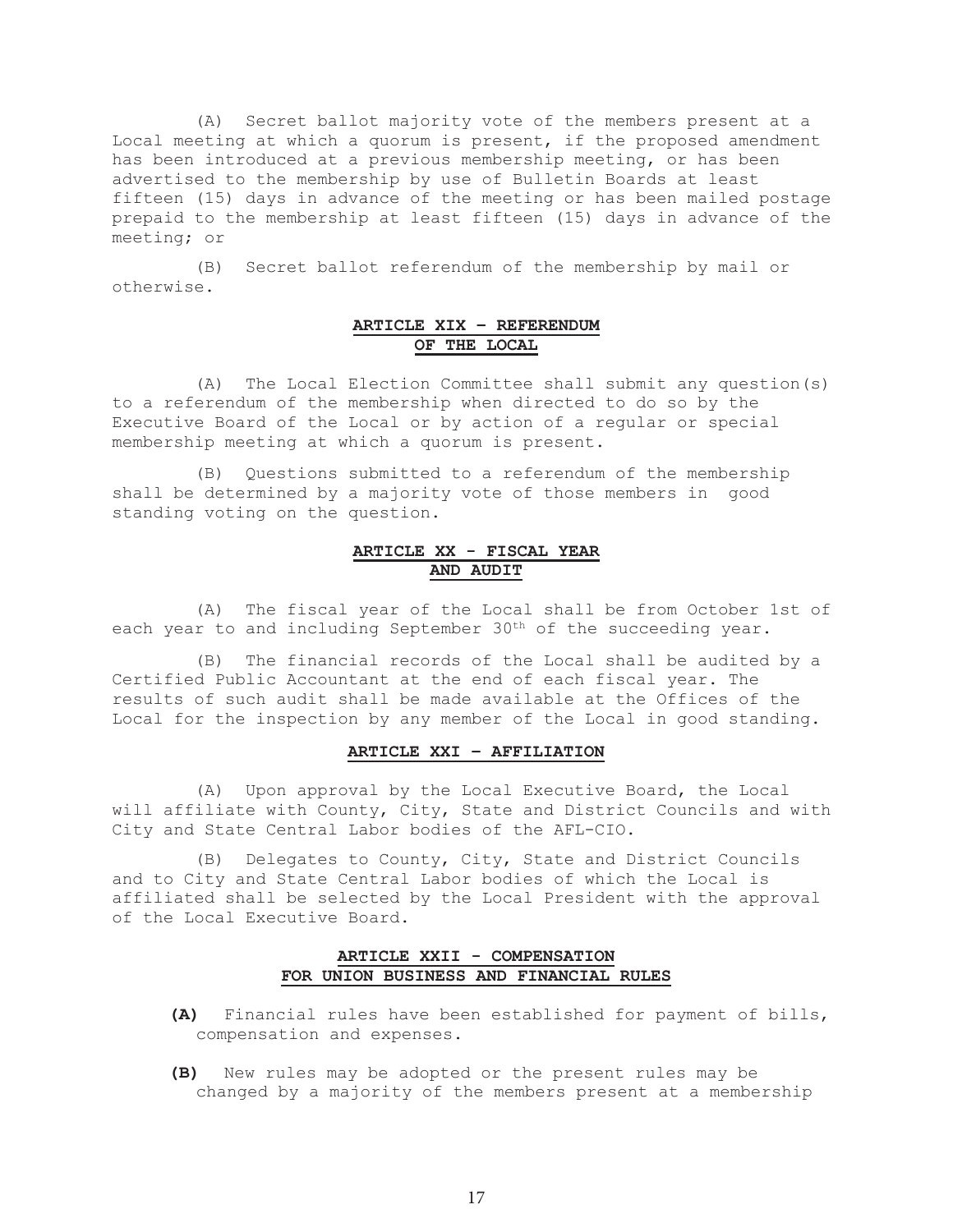meeting where a quorum is present provided the proposed new rule was introduced at a previous membership meeting or by referendum of the membership.

## **ARTICLE XXIII – GENDER**

 Whenever the masculine gender has been used herein it is intended to cover all genders of members of the Local.

#### **ARTICLE XXIV – ADOPTION**

 These By-Laws shall be adopted upon the approval of a majority of the members in good standing of the Local voting upon their adoption.

 **These By-Laws Adopted \_\_\_\_\_\_\_\_\_\_\_\_\_\_\_\_\_\_\_ \_\_\_\_**

 **Revised By-Laws Adopted May 9, 1997**

 **(date)**

Revised By-Laws Adopted <u>November 18,2017</u><br>(date)  **(date)**

 **Revised By-Laws Adopted \_\_\_\_\_\_\_\_\_\_\_\_\_\_\_\_\_\_\_\_\_\_\_\_\_**

 **(date)**

#### **ARTICLE XXV - OATH OF OFFICE**

Each elected officer of the Local, after meeting other qualifications, shall be duly installed upon taking the following oath:

"I (give name) hereby accept the office of (name of office) of Local 1182, Communications Workers of America, with full knowledge of the responsibilities and duties of such office.

 "I promise to faithfully discharge my duties according to the By-Laws and rules of the Local and the Constitution and policies of the Union.

 "I further promise to give my successor in office all books and records in my possession. I shall at all times endeavor to serve my Local and the Union to the best of my ability, so help me God."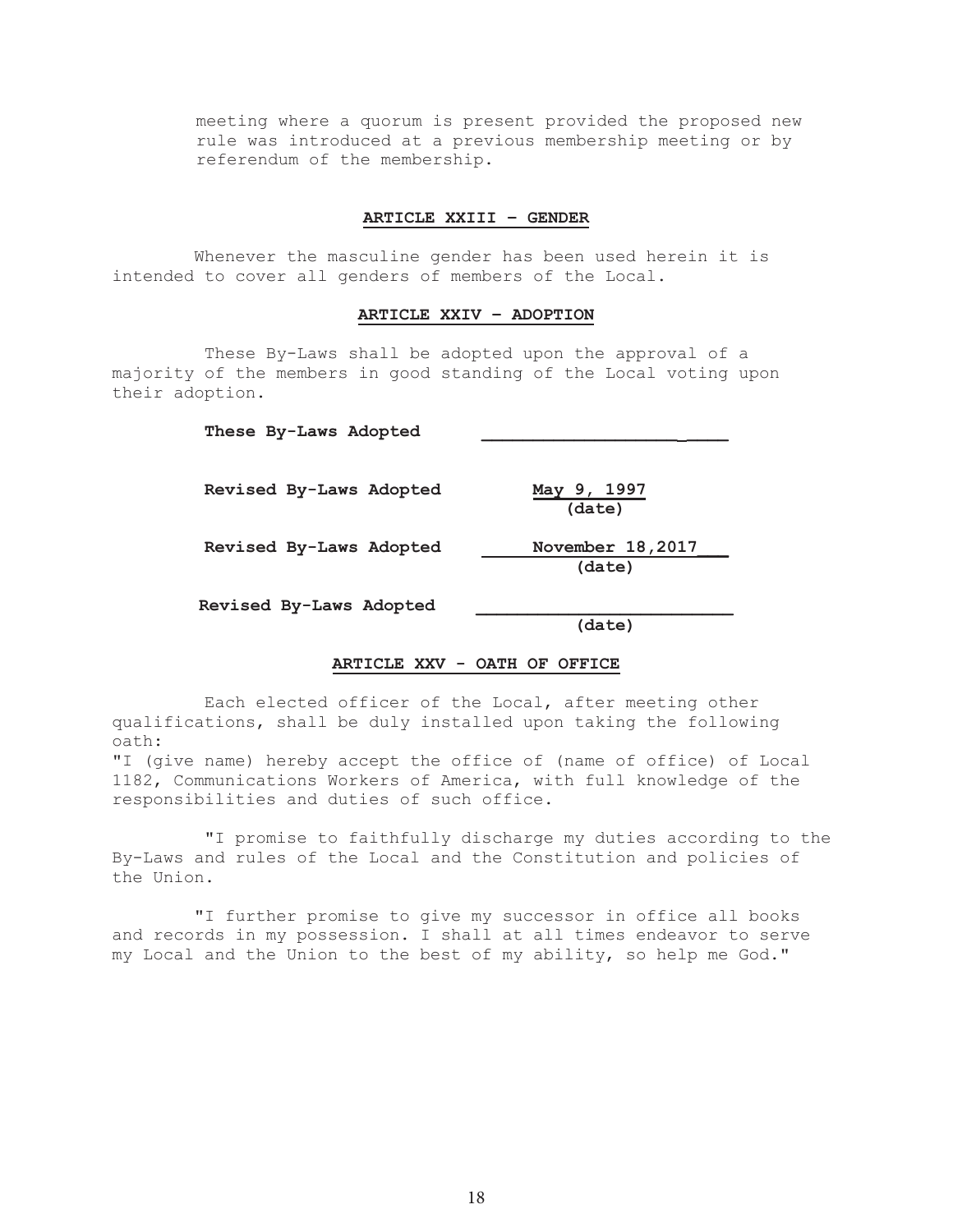## **FINANCIAL RULES FOR CWA LOCAL 1182**

## **A. GENERAL**

New rules may be adopted or the present rules may be changed by a majority of the members present at a membership meeting where a quorum is present provided the proposed new rule was introduced at a previous membership meeting or by referendum of the membership.

Recurring and routine bills and expenses associated with the day to day operation of the union office (e.g. payroll, rent, electric, phones, office supplies, equipment leases, insurance etc.) will be reviewed by the Executive Board monthly. Non-routine bills and expenditures under \$2,500 will be reviewed by the Executive Board monthly.

All non-recurring, non-routine expenditures in excess of \$2,500 shall require approval by a majority vote of the Local Executive Board.

## **B. COMPENSATION:**

Compensation for lost time and/or benefits for Local Officers, Stewards and members, can be authorized by the President or Executive Board for actual time spent engaged in duly authorized business or in an elected capacity. The amount of compensation will be determined by the Executive Board but will not exceed the value of the actual lost wage or benefit. Proof of loss, (a copy of the individual's XXXXX form) showing that the individual lost time and or benefits from their employer will be submitted, along with the current paystub showing the individuals hourly rate of pay will be required for reimbursement of lost time/benefits. Vouchers must be submitted within 90 days to be considered timely.

## **C. EXPENSES:**

- 1) Coach class airfare, train, bus or other common forms of public transportation and hotel will be paid on the actual expense for duly authorized union business.
- 2) While traveling on union business, actual expenses for meals and incidental expenses, up to the IRS per-diem amount may be reimbursed if authorized in advance by the President or Executive Board. Any reimbursement for meals and incidental expenses shall not exceed the maximum amount established by the IRS for the locality. Itemized receipts and a description of the business purposes must be submitted with the request for reimbursement to substantiate the expense.
- 3) Officers, Stewards and members may be reimbursed for mileage incurred on their personal vehicle for traveling necessary to conduct duly authorized union business outside of their normal reporting location. A description of the business purpose and the starting and ending points will be submitted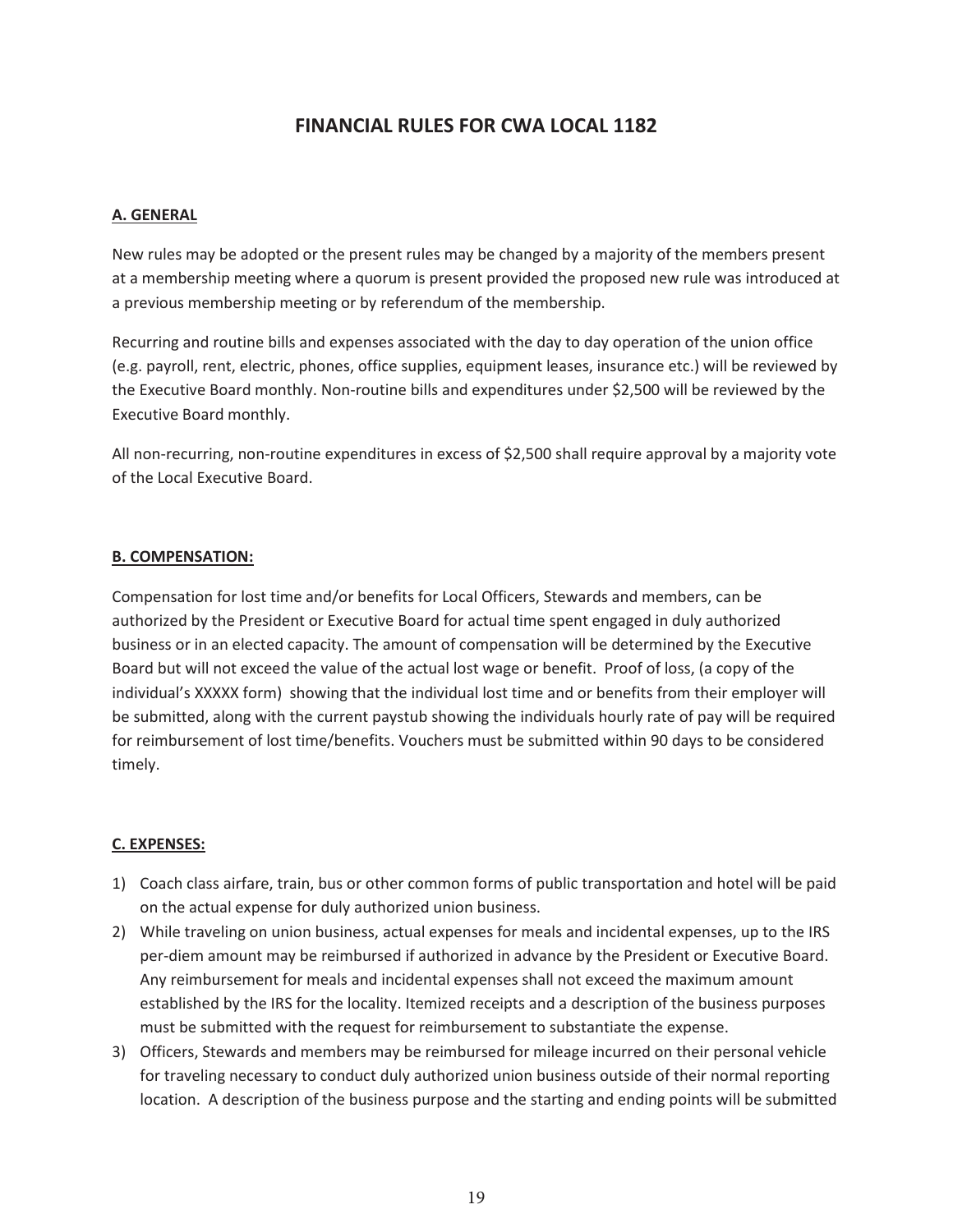with the request for reimbursement. Reimbursement shall not exceed the Internal Revenue Service (IRS) standard mileage rate.

- 4) Any other expenses related to duly authorized union business must be submitted along with an explanation of the business purpose/ need and an itemized receipt.
- 5) Vouchers must be submitted within 90 days to be considered timely.

## **D. OFFICER COMPENSATION:**

In addition to any compensation provided in paragraph B above, the Executive Board may authorize monthly taxable stipends to the Local Officers not to exceed the following amounts:

- 1) President: up to \$2,500
- 2) Vice- President: up to \$2,000
- 3) Secretary- Treasurer: up to \$2,000
- 4) Borough Delegate: up to \$1,200

In no event shall the total amount of stipends exceed –20% of the average monthly dues received by the Local. Downward adjustments for stipends may be required if the dues fall below this level.

## **E. CELL PHONES:**

The Executive Board may authorize reasonable expenses for one cell phone per Local officer, if it is needed to perform their job.